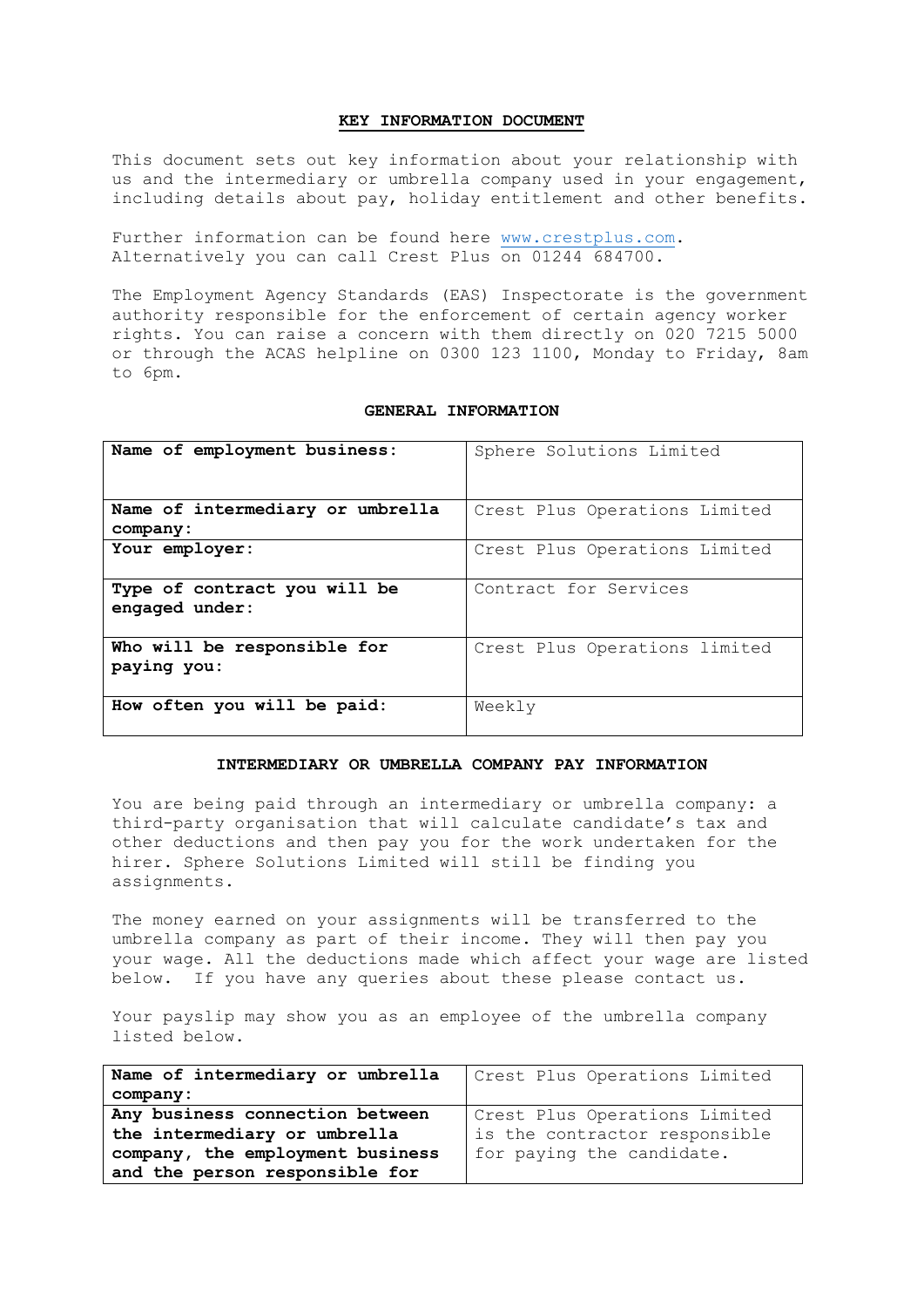| paying you:                       |                                |
|-----------------------------------|--------------------------------|
| Expected or minimum gross rate of | To be confirmed for each role. |
| pay transferred to the            |                                |
| intermediary or umbrella company  |                                |
| from us:                          |                                |
|                                   |                                |
| Deductions from intermediary or   | N/A                            |
| umbrella income required by law:  |                                |
| Any other deductions from         | CIS margin of £17.00 per week. |
| umbrella income (to include       |                                |
| amounts or how they are           |                                |
| calculated)                       |                                |

| Expected or minimum rate of pay:                                                                           | To be confirmed for each role.                                                                                                                                      |  |
|------------------------------------------------------------------------------------------------------------|---------------------------------------------------------------------------------------------------------------------------------------------------------------------|--|
| Deductions from your pay required<br>by law:                                                               | CIS tax at the relevant rate<br>verified with HMRC. 20%<br>assumed in example.                                                                                      |  |
| Any other deductions or costs<br>taken from your pay (to include<br>amounts or how they are<br>calculated: | None                                                                                                                                                                |  |
| Any fees for goods or services:                                                                            | There are no fees charged to<br>the employee. Crest Plus<br>Operations Limited retains an<br>income from the contract sum<br>received.                              |  |
| Holiday entitlement and pay:                                                                               | N/A                                                                                                                                                                 |  |
| Additional benefits:                                                                                       | A free comprehensive insurance<br>package which includes personal<br>accident and commute to work.<br>A range of perks and discounts<br>from our selected partners. |  |

## **EXAMPLE PAY**

|                                                                                 | Intermediary or<br>umbrella fees                                  | Worker fees          |
|---------------------------------------------------------------------------------|-------------------------------------------------------------------|----------------------|
| Example gross rate of<br>pay to intermediary or<br>umbrella company from<br>us: | £500.00 per week<br>(excluding VAT)<br>based on a 40 hour<br>week |                      |
| Deductions from                                                                 | None                                                              |                      |
| intermediary or umbrella                                                        |                                                                   |                      |
| income required by law:                                                         |                                                                   |                      |
| Any other deductions or                                                         | CIS margin £17.00                                                 |                      |
| costs taken from                                                                |                                                                   |                      |
| intermediary or umbrella                                                        |                                                                   |                      |
| income:                                                                         |                                                                   |                      |
| Example rate of pay to                                                          |                                                                   | Gross Income £483.00 |
| you:                                                                            |                                                                   |                      |